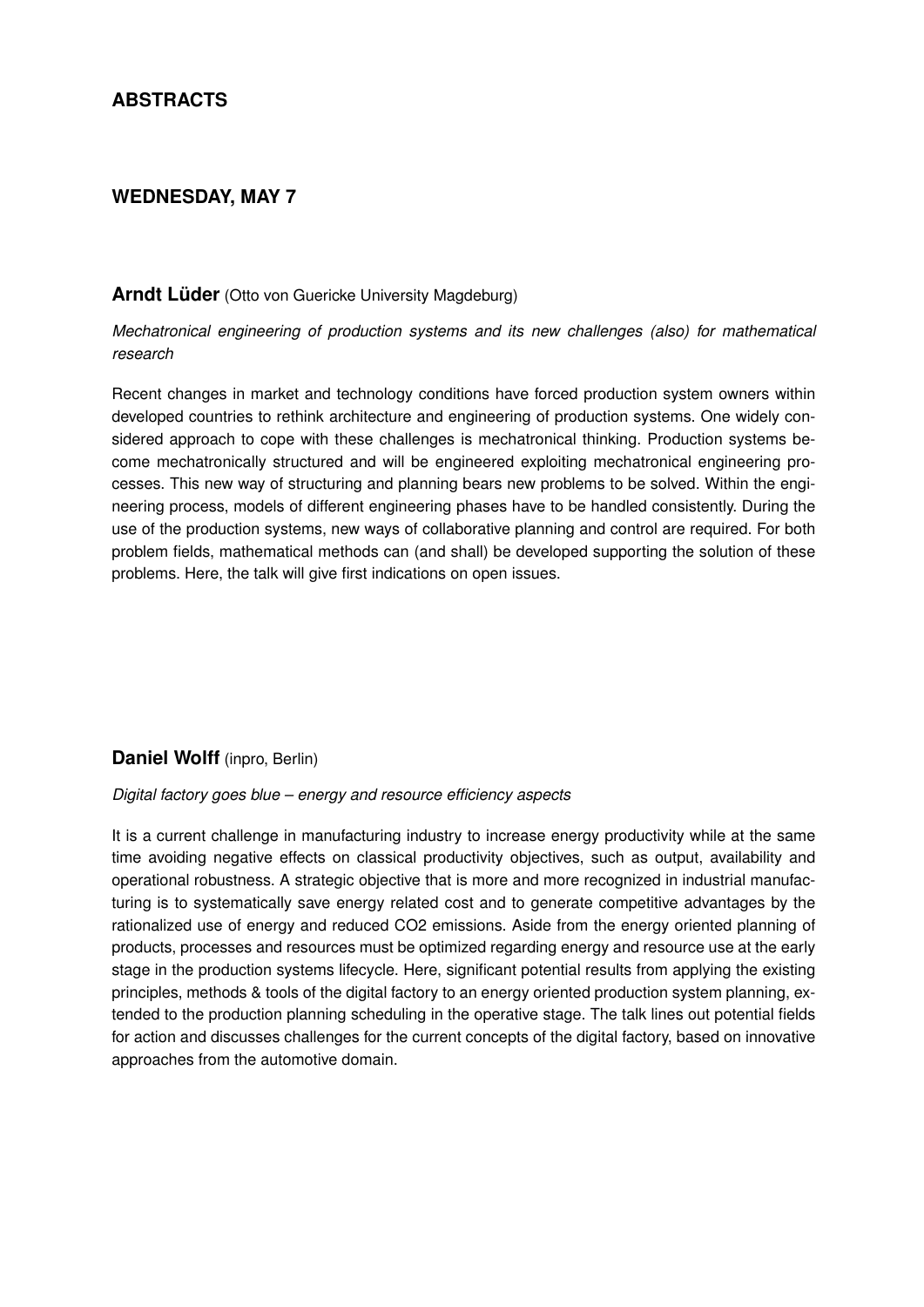# **Luca Ghezzi, Aldo Sciacca** (ABB Italy S.p.A., Vittuone)

### *Applications of computational mathematics to industrial products and processes: the case of ABB*

After introducing ABB as a company active in the field of power and automation technologies, examples are presented of mathematics applied to its products and industrial processes. First, the numerical simulation of low voltage electric arcs is shown as a multi-physical, multi-scale, initial boundary value problem. Then, constrained optimization problems, including discrete, combinatorial cases, are discussed as models for very diverse applications to production and industrial operations. Main solution approaches and algorithms are shortly recalled. Finally, possible future trends in mathematical research, with reference to industrial applications, are outlined, based on present needs and open issues on the business side.

**Tamás Kis** (Institute for Computer Science and Control, Budapest)

#### *Production planning and scheduling in the digital factory*

In the talk we give an overview of some R&D projects in the theme of production planning and scheduling. Along to tour, we highlight some of the main challenges and also summarize the lessons learned.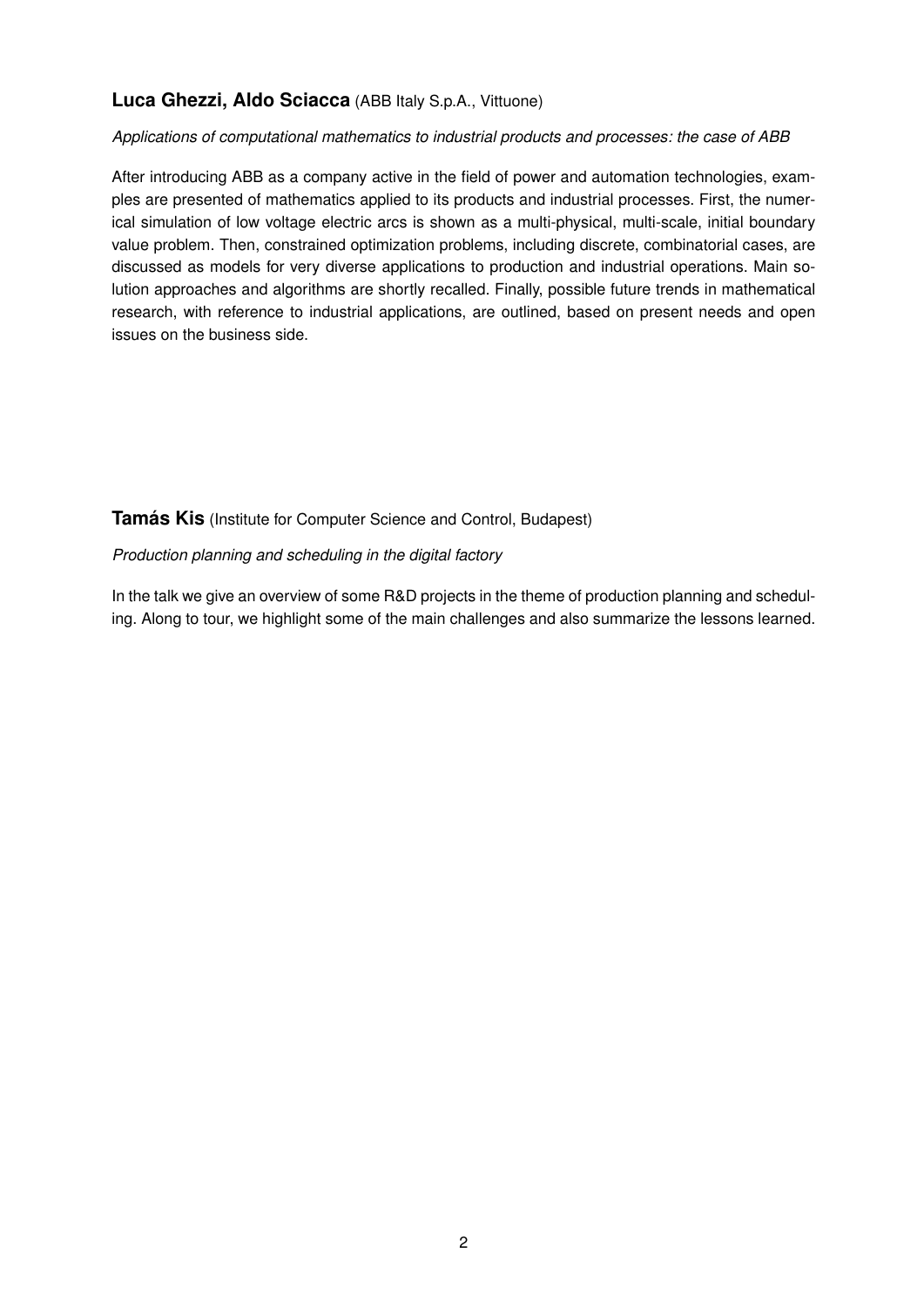# **Zoltán Horváth, János Jósvai** (Széchenyi István University, Győr)

*Scheduling of production lines in automotive factories with the modeling, simulation and optimization technology*

Scheduling of production lines with many jobs and machines is one of the most serious task of an automotive factory. Several commercial software products serve decision makers on the production in their job providing them with simulation and some optimization tools. However, even the state-of-theart software tools has serious limitations, in particular those for the optimization. For supporting the scheduling decisions of engine producing segments, Audi Hungaria Motor Ltd, Győr and the Széchenyi István University formed cooperations to make simulations of real production lines and their supply chains and do research for making optimization methods better. We remark that these lines are among the largest engine production lines of vehicle industry over the world. In this talk we present our achievements in simulation, modeling and optimization for the scheduling of large production lines. Namely, we made contributions as follows:

- validated models and their simulations using Siemens' software Plant Simulation for real production lines and their material supply,
- optimization under Plant Simulation via built in genetic algorithms,
- set up of mathematical models of different levels (i.e. by considering more and more physical features of the lines) and implementing corresponding solvers of the type of black-box heuristics and MIP (mixed integer programming),
- fast computational optimization of the large scale problems in the mathematical models (several heuristics and MIP solvers) with interface from and to Plant Simulation,
- applications to real lines of industry.

The main conclusion was that solvers for some MIP models converge fast for large scale problems as well and give optimum in industrial cases.

This is a joint lecture with Sándor Kálmán (Audi Hungária Motors Ltd.).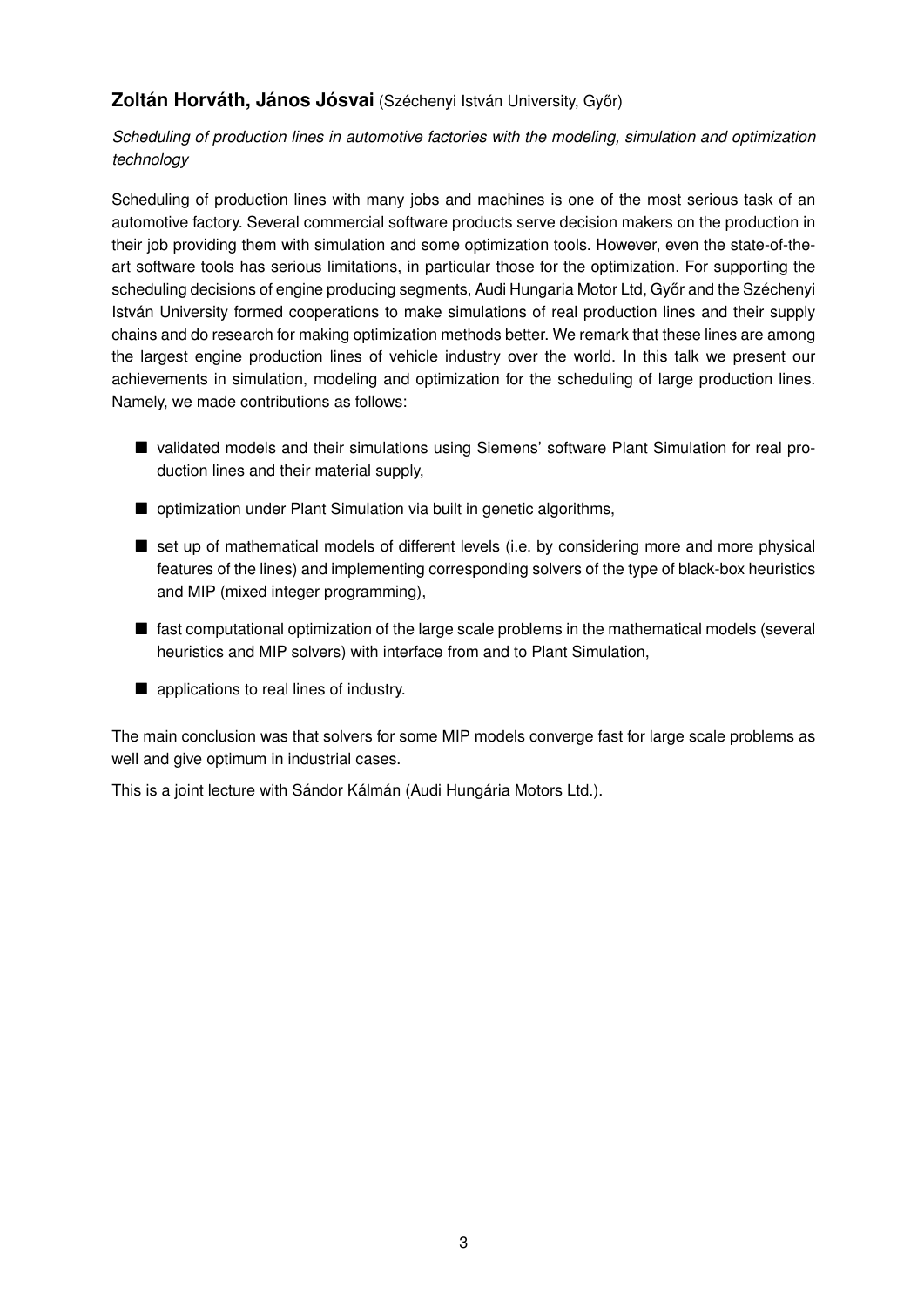## **Felix Damrath** (Daimler AG, Ulm), **Anton Strahilov** (Rücker EKS GmbH, Weingarten)

*Energy considerations in Virtual Commissioning*

- 1) Introduction
- 2) Virtual Commissioning as phase of the plant engineering process
- 3) Further potential of Virtual Commissioning
- 4) Energy considerations of electric and pneumatic components
- 5) Summary and outlook

**Ulrich Schmucker** (Fraunhofer Institute for Factory Operation and Automation, Magdeburg)

#### *About some mathematical aspects of virtual product development*

Increasing demand for custom products and functions, shrinking time-to-market and mounting cost pressure are making it necessary to overhaul and improve the product development process radically. This especially applies to complex mechatronic units such as robots and manufacturing equipment. The Fraunhofer IFF has developed a complete toolset for the virtual development and testing of mechatronic systems. It enables users to verify and optimize every essential geometrical and functional feature before a prototype is built. This paper introduces the basic components of the Fraunhofer IFF's virtual product development system. One key feature is its automated generation of physically correct Modelica models directly from CAD drafts. The mathematics behind this feature is described for mechanical multibody systems with serial, tree-shaped, parallel and closed kinematic loop structures. Modeled mechanical systems of experimental electric cars are also presented as examples. Since the standard Modelica solver Dymola has some drawbacks, the Fraunhofer IFF developed a special approach to simulate modular robot systems with any structure and degrees of freedom. Once again, systems' direct and inverse kinematics and dynamics are automatically calculated directly from CAD drafts. This paper also presents the algorithms employed to automatically calculate a robot's working envelope. Since energy is the common denominator of multiphysics simulations, the models can be used in conjunction with real time simulations to optimize energy consumption. A robot with an energy recuperation system is presented as an example. Finally, current challenges to the refinement of virtual product development systems and methods of resolving them mathematically are examined.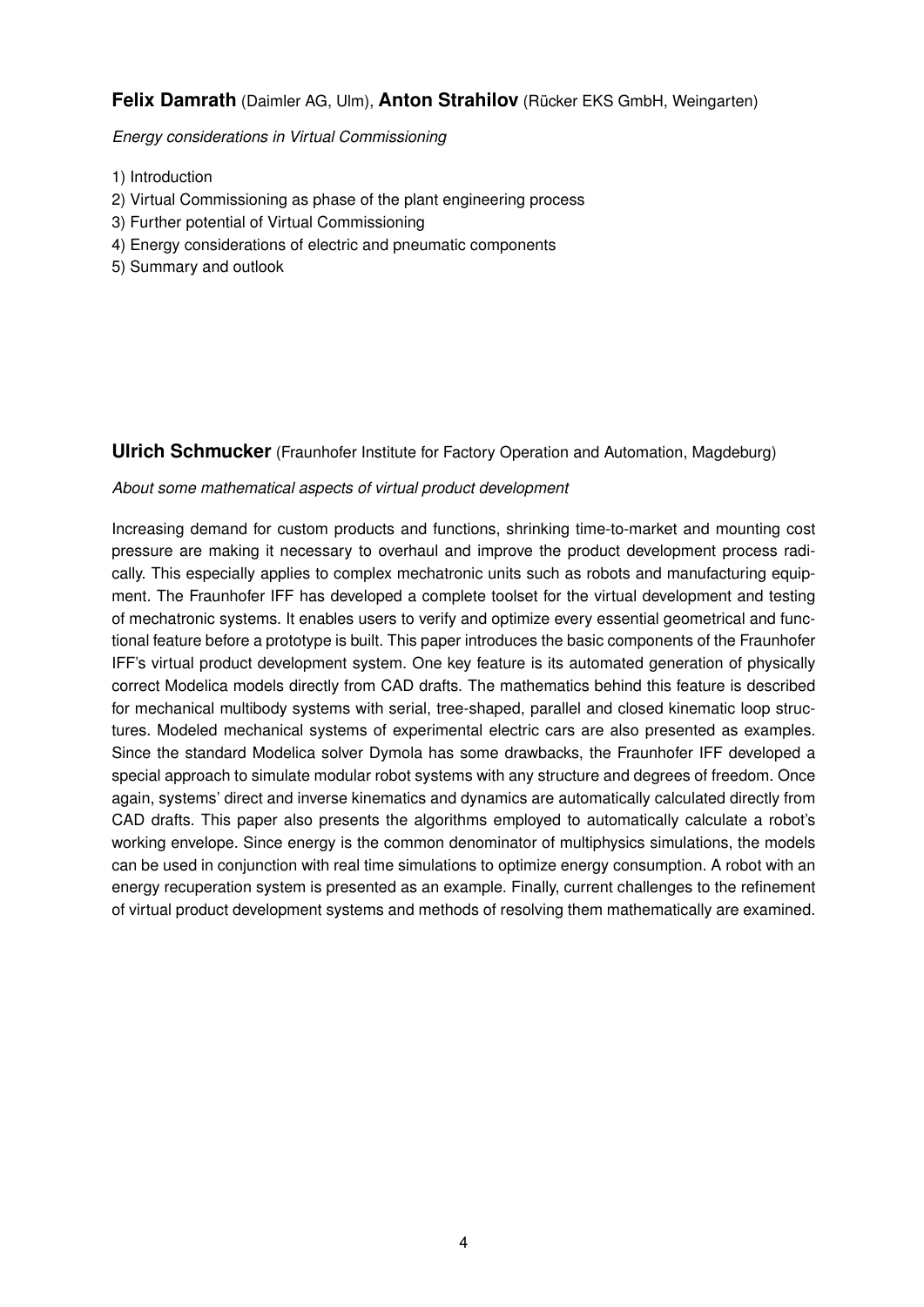## **Rikardo Bueno** (Tecnalia Research & Innovation, San Sebastian)

#### *The factories of the future roadmap*

'Factories of the Future 2020': Roadmap 2014-2020 and its relation to mathematics

The 'Factories of the Future' public-private partnership (PPP) under Horizon 2020 is centred on the priorities of 'Factories of the Future 2020', an ambitious and far-sighted strategic multi-annual research roadmap produced by EFFRA. 'Factories of the Future 2020' is the basis for research call topics and the overall direction of research in the 'Factories of the Future' public-private partnership under Horizon 2020

The roadmap was developed over a period of 24 months through working meetings including discussions with the European Commission within the 'Factories of the Future' public-private partnership Ad-hoc Industrial Advisory Group (AIAG) and close consultations with representatives of companies and RTOs organised in other related European technology platforms.

The 'Factories of the Future' PPP identifies and realises these transformations by pursuing a set of research priorities along the following research and innovation domains:

- Advanced manufacturing processes
- Adaptive and smart manufacturing systems
- Digital, virtual and resource-efficient factories
- Collaborative and mobile enterprises
- Human-centred manufacturing
- Customer-focused manufacturing

Each of these domains embodies a particular aspect of the required transformations towards the factories of the future. The research and innovation activities undertaken within the domains will focus on a concrete and measurable set of targets, described as manufacturing challenges and opportunities:

- Manufacturing the products of the future: Addressing the ever changing needs of society and offering the potential of opening new markets
- Economic sustainability of manufacturing: Combining high-performance and quality with costeffective productivity, realising reconfigurable, adaptive and evolving factories capable of small scale production in an economically viable way
- Social sustainability of manufacturing: Integrating human skills with technology
- Environmental sustainability of manufacturing: Reducing resource consumption and waste generation

Addressing these challenges and opportunities is at the core of what the Factories of the Future PPP is determined to achieve. Achieving the identified transformations requires a coordinated research and innovation effort, where manufacturing challenges and opportunities are addressed by deploying technologies and enablers identified as advanced manufacturing processes and technologies, mechatronics for advanced manufacturing systems, ICT, manufacturing strategies, knowledge-workers and modelling, simulation and forecasting methods and tools.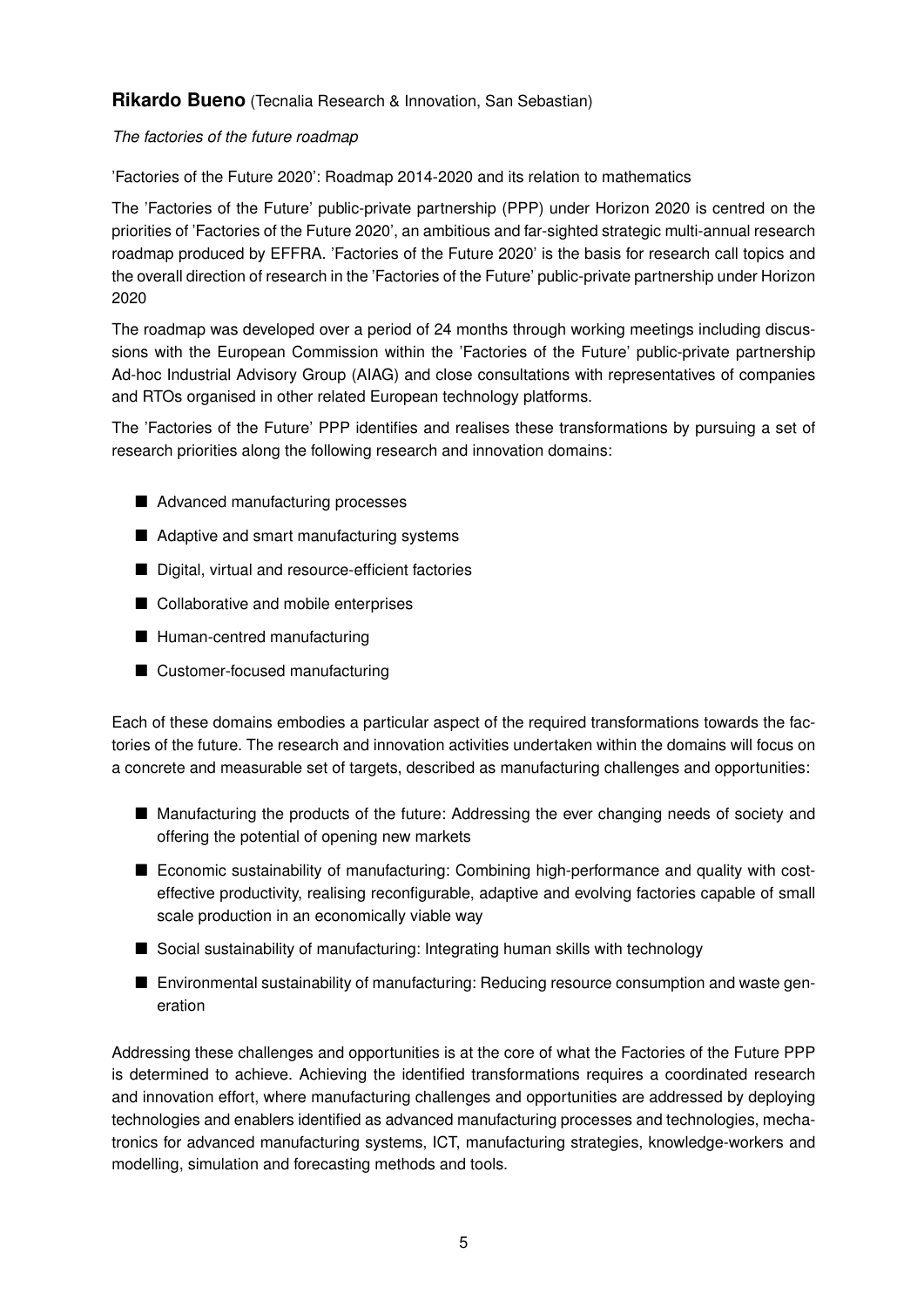# **Jens Korell** (Project Management Agency Karlsruhe)

### *Research topics factories of the future 2015*

The HORIZON 2020 Work Programme "Nanotechnologies, Advanced Materials, Biotechnology and Advanced Manufacturing and Processing" contains the Call for FoF – Factories of the Future. The FoF Topics for 2015 will be presented.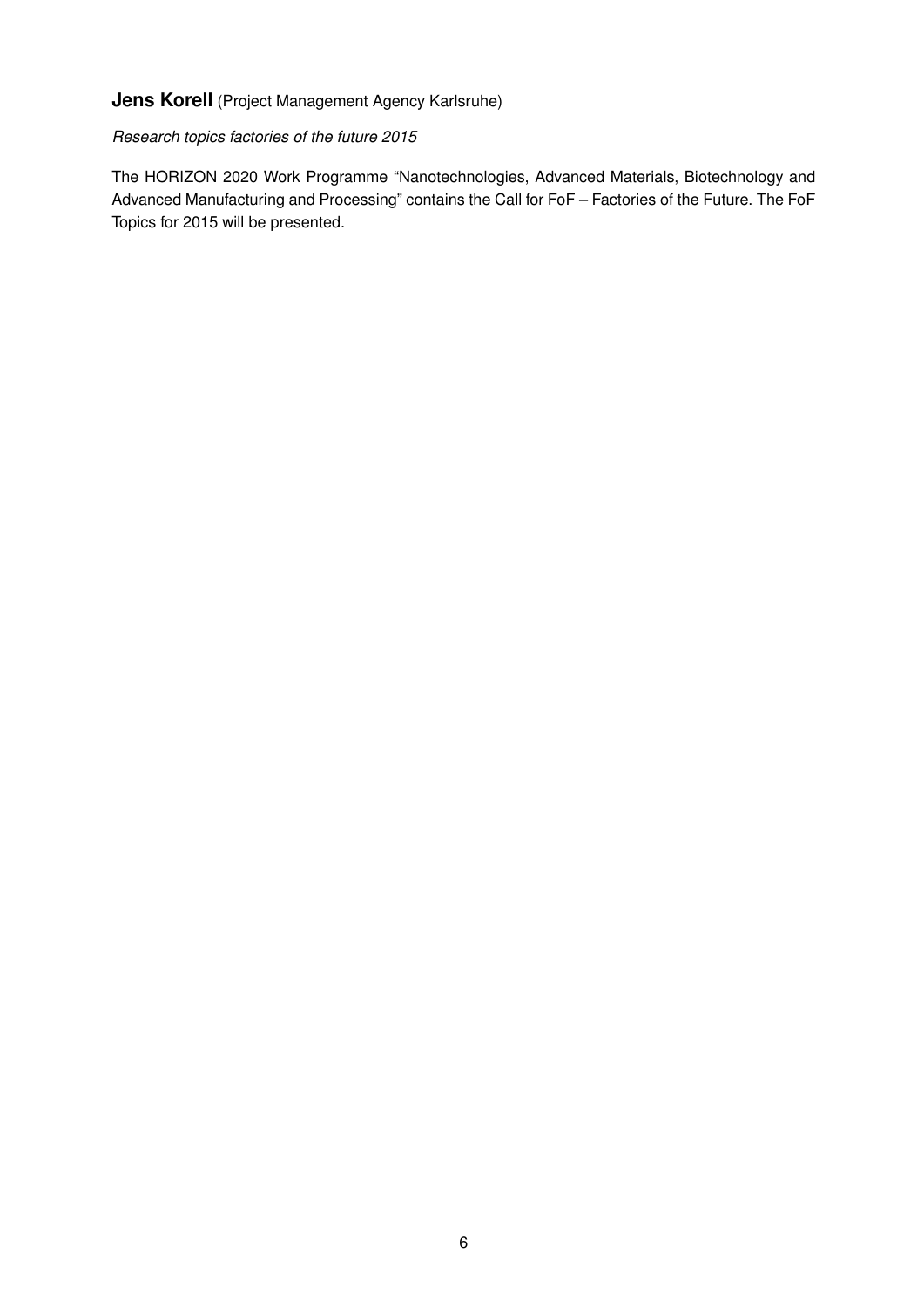# **THURSDAY, MAY 8**

## **Simone Göttlich** (University of Mannheim)

#### *Modeling of material flow problems*

Material flow systems are usually divided into a microscopic and a macroscopic model scale. On the one hand, macroscopic flow models are used for large scale simulations with a large number of parts. On the other hand, microscopic models are needed to describe the details of the production process. We present an overview of models for material flow problems ranging from detailed microscopic models to macroscopic models based on conservation laws. Numerical simulations are presented on all levels of the hierarchy and validated against real-data test settings. The investigation of optimal control problems arising in this context is also discussed.

## **Jörg Raisch** (TU Berlin)

#### *Optimal control of High-Throughput-Screening systems in a dioid framework*

High-Throughput-Screening (HTS) has become an important technology to rapidly test thousands of biochemical substances. HTS plants are fully automated systems containing a fixed set of resources performing, e.g., liquid handling, storage, reading, plate handling and incubation steps. All operations which have to be conducted to analyse one set of substances are combined in a so-called batch. In order to compare screening results, the single batch time scheme, i.e., the sequence and timing of activities for one batch, is usually required to be identical for all batches. In previous work, we proposed a method to determine a globally optimal (in the sense of achieving maximal throughput) solution for the resulting scheduling problem. However, this optimal schedule is generated off-line and can therefore not react appropriately to unforeseen disturbances and delays. To handle these in a systematic manner, we have investigated methods to enhance a given off-line schedule by appropriate feedback. It turns out that the resulting feedback synthesis problem is (non-benevolently) nonlinear when considered in standard algebra. However, formulating the problem in a suitable dioid algebra provides a linear representation. A dioid is an idempotent semiring, with the so-called (max,+) algebra being the most well-known example. We will discuss why a different dioid, commonly referred to as  $\mathcal{M}_{in}^{ax}\llbracket\gamma,\delta\rrbracket$ , is particularly suitable to model HTS problems. We will also discuss how to analytically determine a feedback control law which will start all activities as late as possible without violating the overall aim of throughput maximisation and will therefore implement a closed-loop just-in-time policy.

This is a joint work with Tom Brunsch (TU Berlin) and Laurent Hardouin (University of Angers).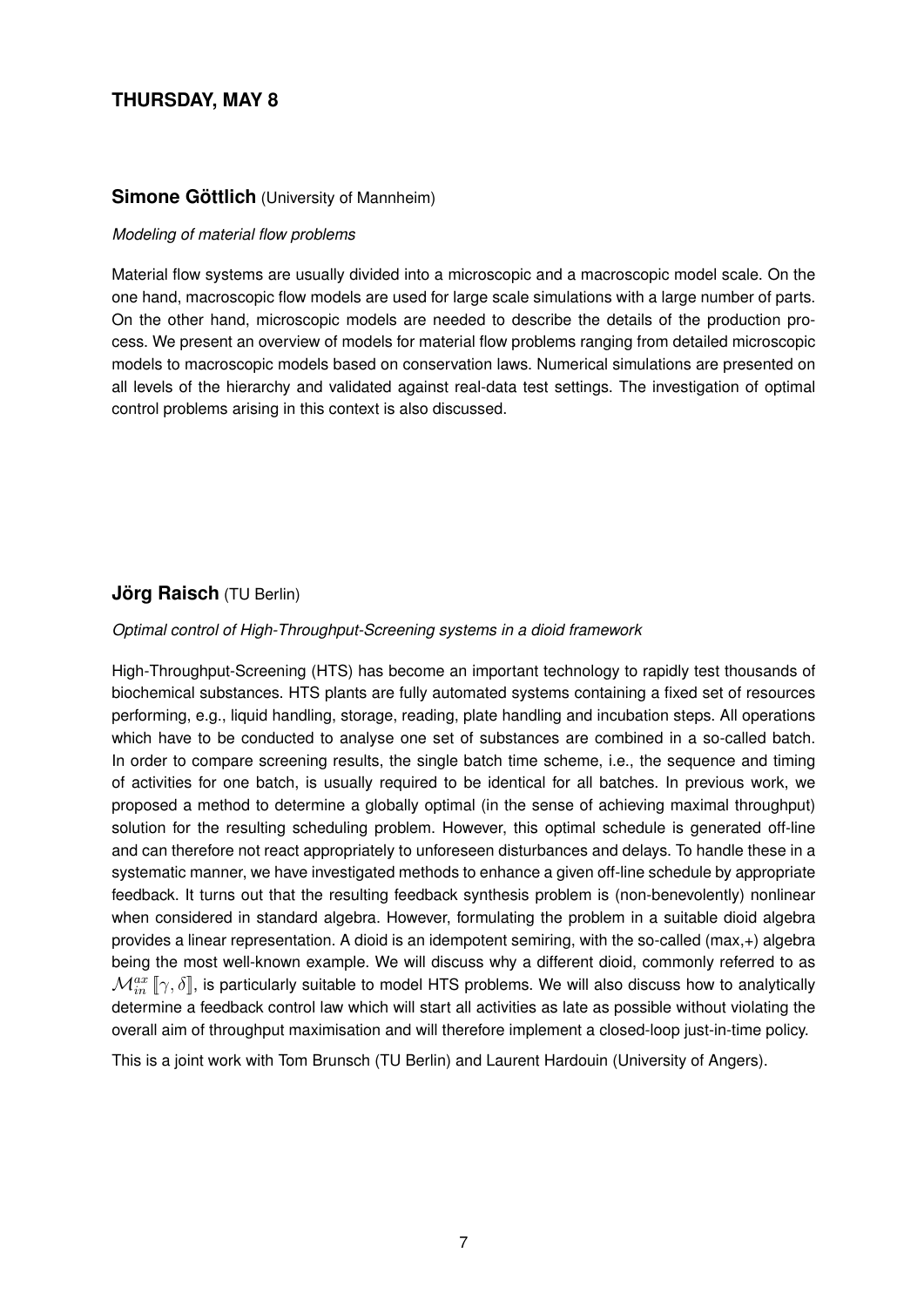## **Fredrik Edelvik** (Fraunhofer-Chalmers Centre, Gothenburg)

#### *The virtual paint shop*

The paint and surface treatment is a complex area in automotive manufacturing characterized by multi-phase and free surface flows, multi-physics, multiscale phenomena and large moving geometries. This poses great challenges on mathematical modeling and simulation. The current situation in the automotive industry, and industry in general, is therefore to rely on individual experience and physical validation for improving these processes. We present a new and very efficient method that makes it possible to include detailed simulations in the production preparation process and off-line programming of the paint robots. The simulation framework that has been developed together with Volvo Car Corporation, AB Volvo, Scania CV, and General Motors NA, is based on novel algorithms for coupled simulation of air flows, electromagnetic fields and paint droplets.

## **Klaus Dreßler, Joachim Linn** (Fraunhofer ITWM, Kaiserslautern)

### *Simulation for assembly-oriented design and digital validation of cables and hoses*

Standard software tools currently used in industry for design, digital mock-up and virtual assembly can only handle *rigid* CAD geometries. However, there is an increasing demand for a realistic simulation of *deformations of slender flexible structures*, possibly in real time (i.e.: *at interactive rates*). Typical examples of such structures from automotive industry are tubes, hoses, single cables, or wiring harnesses collecting many cables within a compound structure.

The theory of *Cosserat rods* provides structural models that are suitable for physically correct simulations of deformations of such slender flexible objects by *stretching*, *bending* and *twisting*. In computational mechanics, such models are usually discretized via nonlinear finite elements, which are taylored to provide very accurate simulation results, but are technically rather complicated, and computationally far too demanding for fast simulations compatible with an interactive modification of the boundary conditions.

The kinematics of Cosserat rods are closely related to the *differential geometry of framed curves*, with the differential invariants of rod configurations corresponding to the strain measures of the mechanical theory. Therefore, one may utilize ideas from the *discrete* differential geometry of framed curves to construct discrete Cosserat rod models which behave qualitatively correct even for arbitrarily coarse discretizations, provide a fast computational performance at moderate accuracy, and thus are suitable for interactive simulations.

In our talk, we present this geometry based discretization approach for flexible 1D structures, with a focus on applications in assembly simulation of cables and hoses from automotive industry.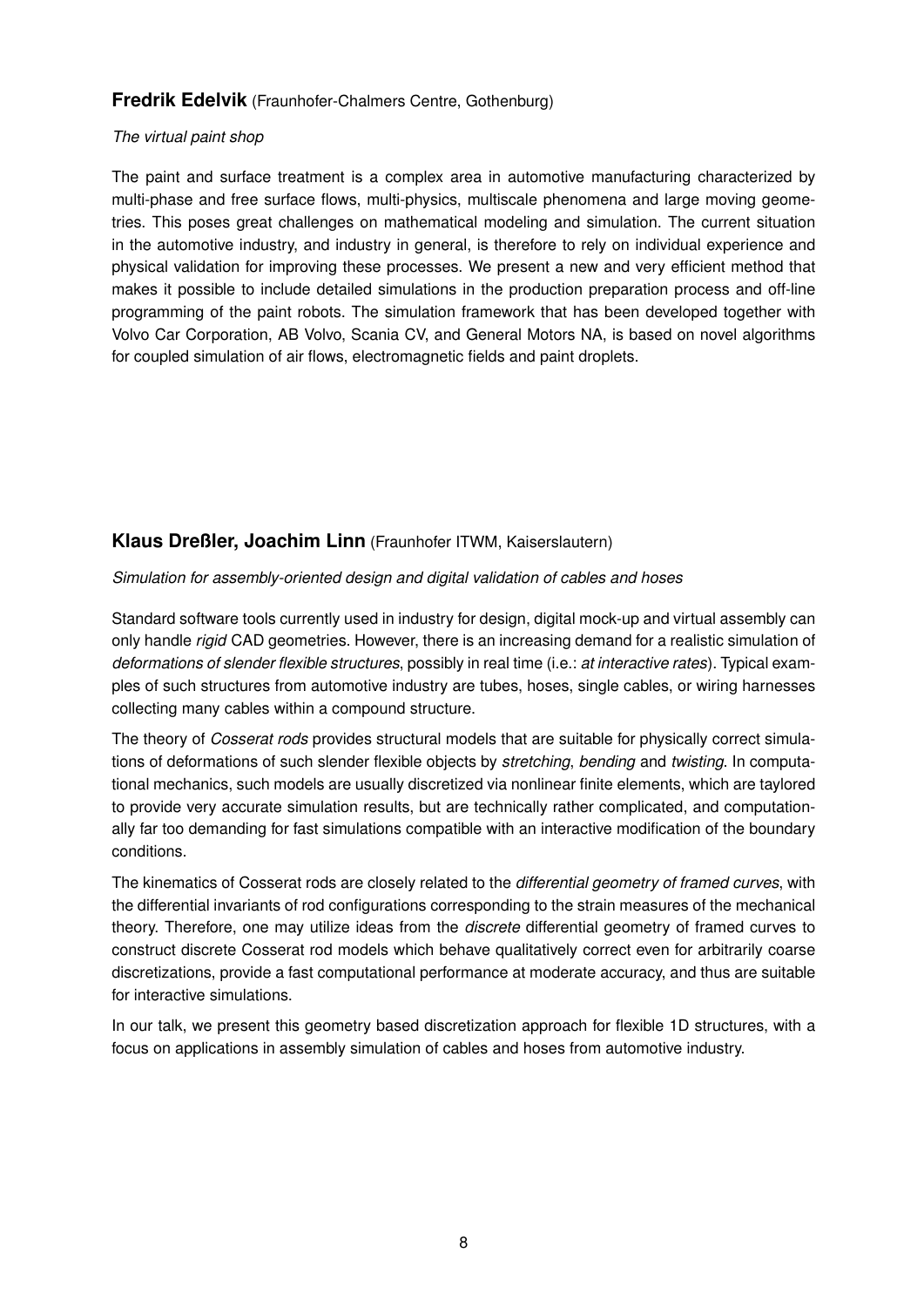## **Chantal Landry** (Weierstrass Institute, Berlin)

#### *Automatic reconfiguration of robotic workcells*

Manufacturing companies have by now reached a high degree of automation. To ensure their competitiveness, production lines must be as efficient as possible. A major point in this quest of efficiency lies in the automatic reconfiguration of the workcells that compose the production lines. Given the number of industrial robots in the workcell, the Computer Aided Design data of the workpiece and the location of tasks on it, the cell is optimally configured when the time taken to complete all the tasks is minimized. For that purpose, one needs to efficiently assign tasks to the robots and to find the fastest collision-free trajectory between the task locations. In this talk, we will discuss an automatic configuration that is based on the effective combination of discrete optimization techniques, time-optimal motion planning and collision detection checking.

## **Wolfgang Welz** (TU Berlin)

#### *Combinatorial optimization aspects of robot tour planning*

In welding cells a certain number of robots performs spot welding tasks on a workpiece. The tours of the welding robots are planned in such a way that all weld points on the component are visited and processed within the cycle time of the production line. During this operation the robot arms must not collide with each other. On the basis of these specifications we show an approach, how such a problem can be solved with discrete optimization methods. This leads to a Vehicle Routing based problem with additional scheduling and timing aspects, induced by the necessary collision avoidance. It is then solved as an Integer Linear Program by Column Generation techniques. In this context we adapt a version of the Shortest Path Problem with Time Windows, so that it can be used to solve the pricing problem with collision avoidance. To boost the performance of this crucial part of the process, several problem dependent improvements can be applied to the pricing as well as the primal heuristics.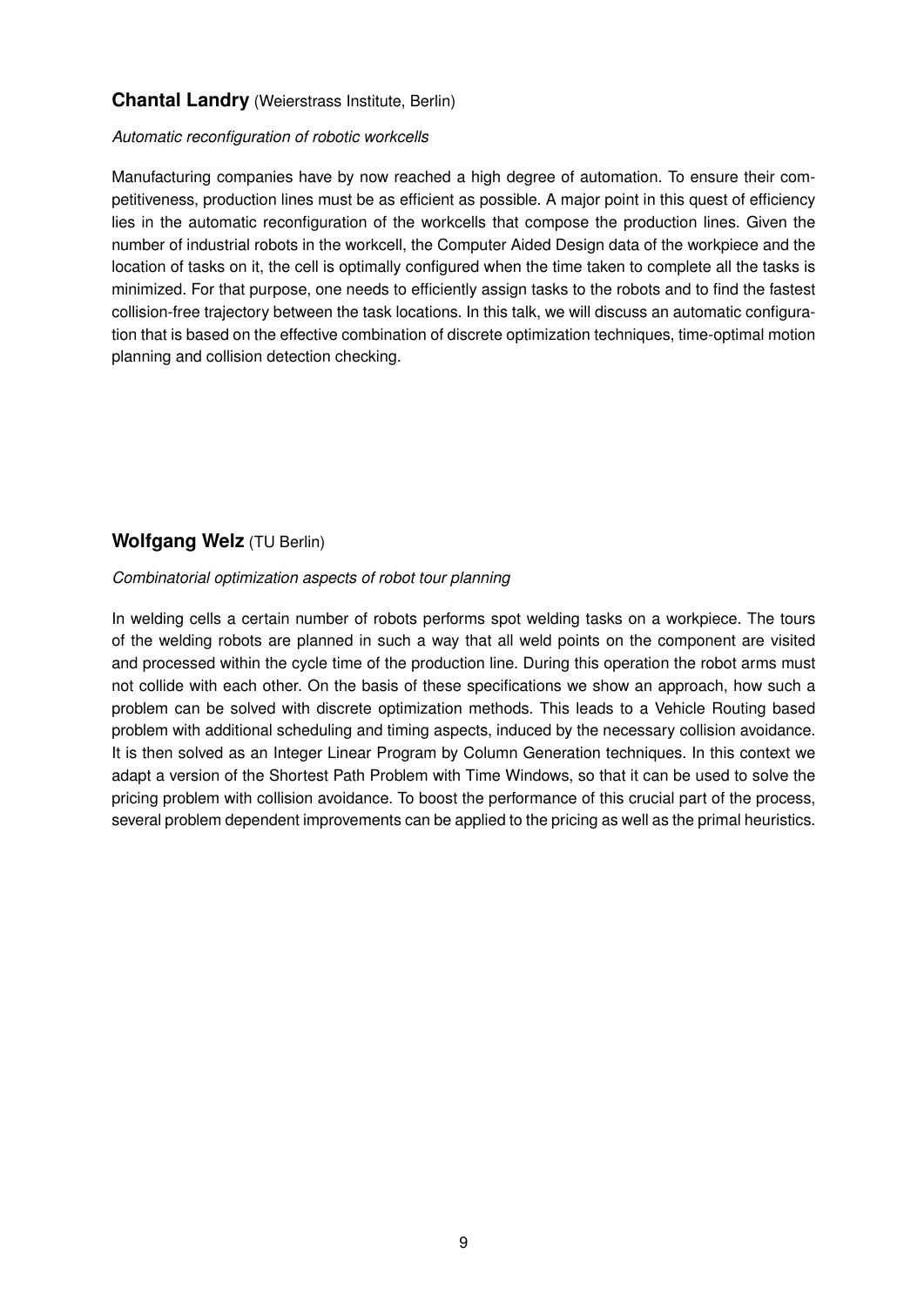## **Konstantin Palagachev** (Munich Aerospace/University of the Federal Armed Forces Munich, Neubiberg)

### *Switched system optimal control problems with applications to robotics*

We consider Optimal Control Problems given by Switched Systems (SSOCP), i.e. systems operating between different subsystems or phases. The sequence of the phases might be known or unknown. In case the sequence of phases is known a priori, a time-transformation technique leads to a standard optimal control problem. In the second case decision variables have to be introduced into the problem, obtaining in such a way a mixed integer nonlinear problem. The design of effective control policies is far more complicated in the second case. Our approach for solving the SSOCP is to model the whole problem as bilevel optimization problem. On upper level, we have a job shop scheduling problem, i.e. a problem in which certain procedures whose sequence is unknown have to be executed. The parameters of the upper level problem are themselves solution of a lower level optimal control problem. In order to solve the problem numerically, "discretize-then-optimize" technique is adopted. Thus, the initial infinite dimensional problem is approximated by finite dimensional mathematical program, which is solved by iterative method. At each iteration, the lower level nonlinear mathematical program has to be solved by standard sequential quadratic programming method, and sensitivity analysis has to be performed on the optimal solution. Those sensitivities provide a linear and quadratic term for the upper level mixed integer quadratic program, which is solved by branch and bound. Thus a search direction for the lower level is obtained and the process is repeated until suitable stopping criteria is reached. In order to test the methods, optimal control problems involving interactions between robots are considered.

## **Josef Prinz** (inpro, Berlin)

#### *Simulation and optimization of the transfer of thin flexible metal sheets in forming presses*

New manufacturing technologies and the further development of the machine and system technology on the one hand increase the production flexibility, but on the other hand also lead to more complex control programs and commissioning processes. Together with changed product characteristics, this means a challenge for the planning and design processes in the digital factory. As an example, the transport of thin and flexible metal sheets in transfer presses is presented. The trajectory and the transport speed should be individually optimized so that the maximum productivity is obtained. On the other hand should the deflection of the components caused by the motion and by the configuration of the holding system, cause no collisions and cause no damage. Efficient methods for deformation analysis must be developed, as these calculations are embedded in press line simulation systems and interactive configuration tools.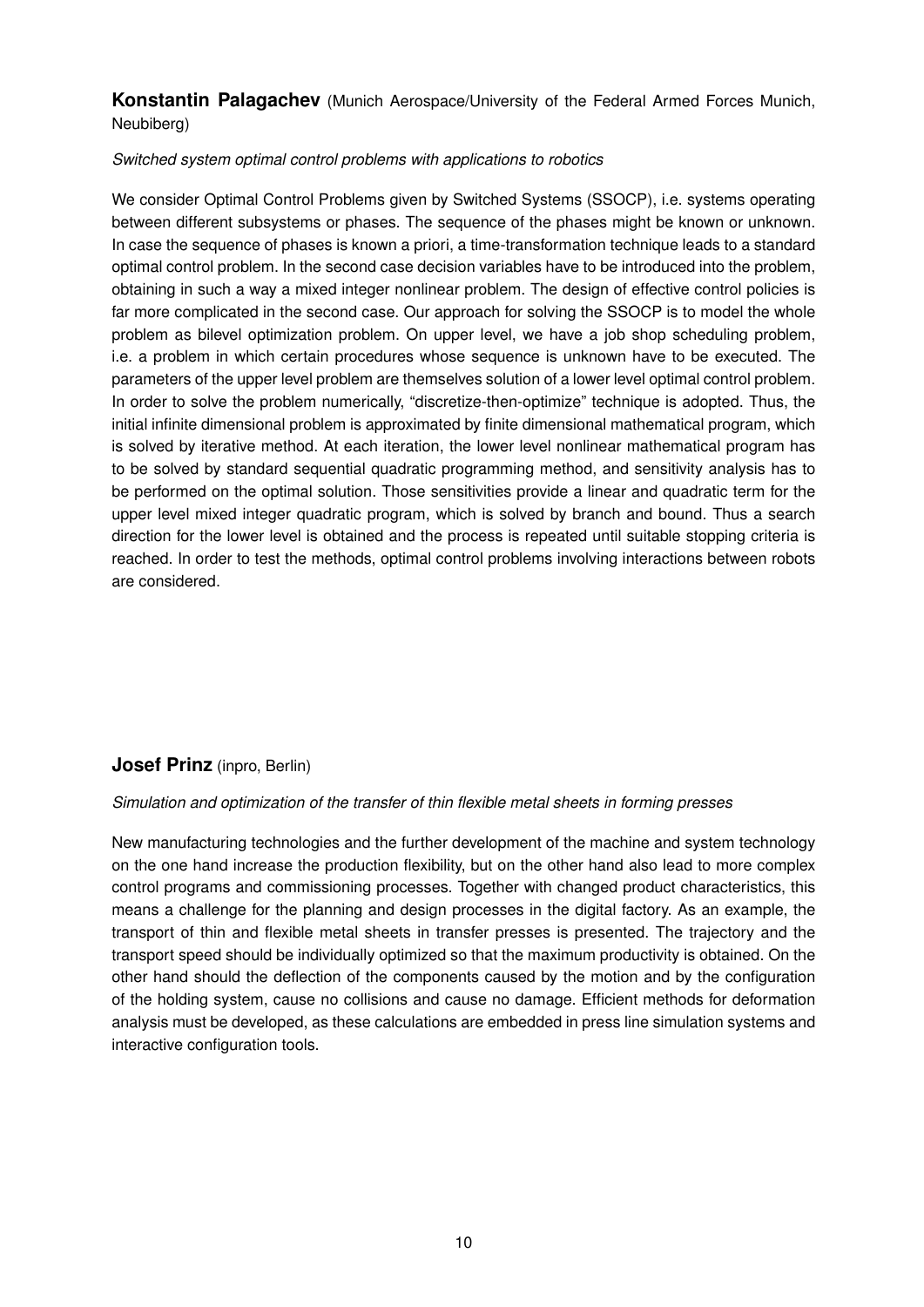## **Steen Markvorsen** (Technical University of Denmark, Lyngby)

#### *Hot wire cuttings for the building industries*

The constructions of advanced architectural designs are presently very labour intensive, time consuming, and expensive. They are therefore limited to be applied only to some few prestige Projects and it is a major challenge for the building industry to bring the costs down and thereby offer the architects more variability in the (economically allowed) designs – i.e. to allow them to think out of the box. To address this challenge The Danish National Advanced Technology Foundation is currently supporting the BladeRunner project that involves several Danish companies and public institutions. The project aims to reduce the amount of manual labor as well as production time by applying robots to cut EPS-moulds for the concrete to form doubly curved surfaces. The scheme is based upon the so-called Hot Wire or Hot Blade technology where the surfaces are essentially swept out by driving an Euler elasticum through a block of EPS. This presentation will be centered around the mathematical challenges encountered in the implementation of this idea. They are mainly concerned with the rationalization of the architects' CAD drawings into surfaces that can be created via this sweeping and cutting technology.

## **Pavel Burget** (Czech Technical University in Prague)

#### *Simulation of idle-times energy savings on a welding line*

The objective of this work is to enhance the models in a simulation study of a welding line with the ability to put the devices into a sleep mode in case no welding or movement operation is required. For this case, it relates only to the robots because in the real line no other devices possess the ability to be in standby or hibernate modes, in which they consume significantly less energy than in the operational state. For the simulation the Tecnomatix environment has been used, namely Process Simulate and Plant Simulation, in order to compare both models and assess the suitability of their use for real production lines. Preliminary measurements show that during weekends when no production is executed, more than 80 % of the energy consumed by the robots can be saved when the robots are hibernated. During work days a significant amount of energy can be saved if the robots are put into the standby mode during planned or unplanned pauses. Simulation in the digital factory framework checks out not only that the expected savings are achieved but also that the sequence of bringing the robots into the standby and back to operational modes are feasible. In this work the data from a real welding line are used to obtain the energy consumption of the robots in different modes in the simulation models. This work is done in cooperation with Škoda Auto.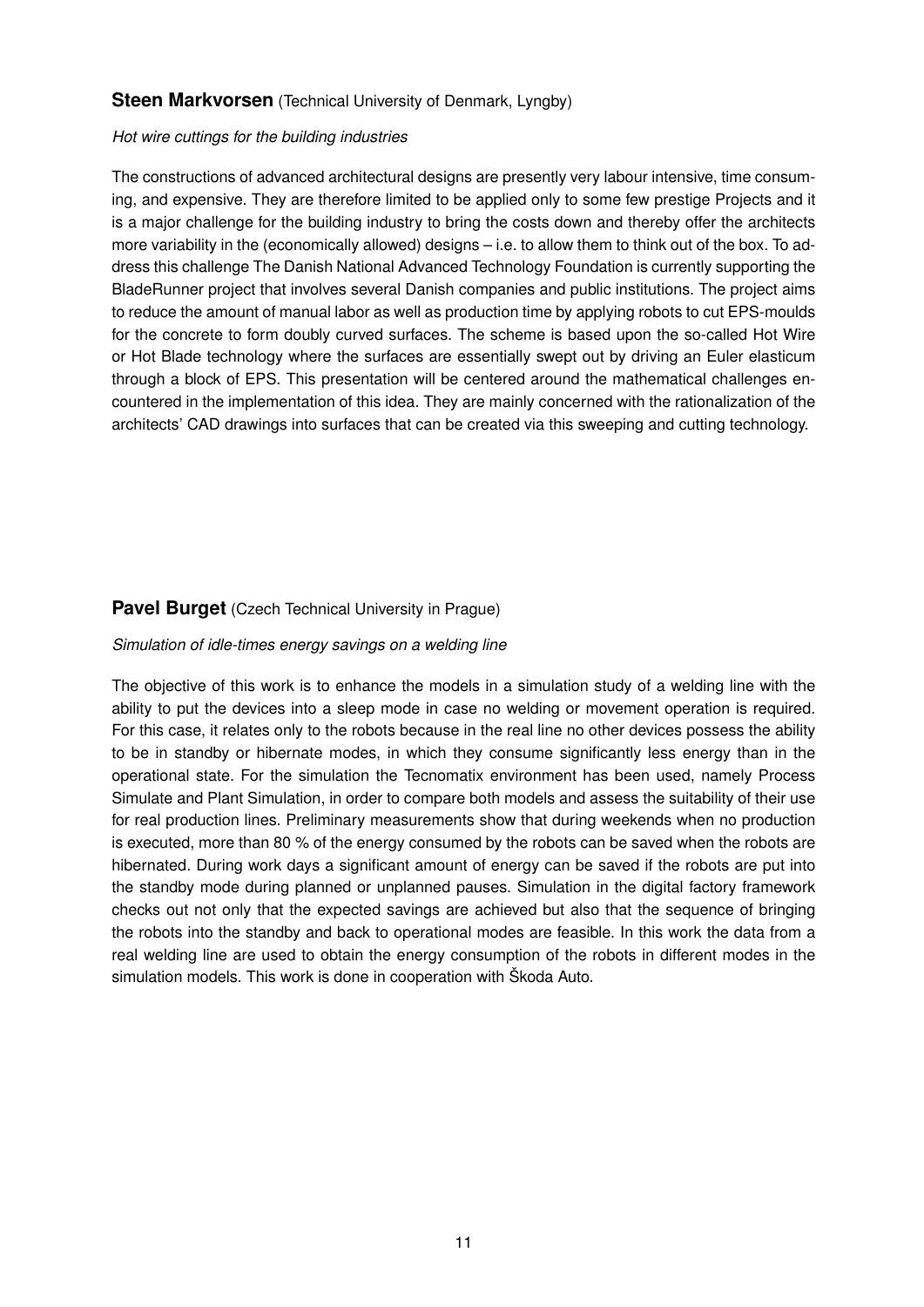## **Premysl Sucha** (Czech Technical University in Prague)

### *Optimization of power consumption for robotic lines in automotive industry*

These days not only throughput is a key-aspect of designing robotic lines, but also the energy consumption is getting more and more important as the cost of electricity was rising during the last decades. As a consequence it is not surprising that industrial companies are interested in finding energy efficient solutions. Lack of support of energy optimization in the existing software design tools is the reason why we were contacted by Škoda Auto to participate in this project.

In our work we propose a novel mathematical formulation of the energy optimisation problem for robotic lines. In contrast to the existing works our solution considers different trajectories of robots, gravity and order of robot operations from the global point of view. Moreover, our mathematical formulation takes into account the robot's power save modes (e.g. using brakes or bus-power-off if supported), to which the robot in a stationary position can switch after a transitional time, to save even more energy. The optimal solution to the problem is the one which is both the most energy efficient and meeting the desired production cycle time. As our approach is high-level, the point-to-point robot's movements for different speeds and trajectories have to be a priory simulated by an external tool and used as an input for our algorithm. Having had the line structure and data from simulations the problem can be solved using Integer Linear Programming. As the large-scale ILP problem is difficult to solve we proposed to decompose it into smaller independent sub-problems corresponding to individual robots using the Lagrangian relaxation method. However, the tightness of the resulting lower bound and performance of the method need to be investigated in the future research. The preliminary experiments on generated instances confirmed the correctness of the proposed model and revealed a high potential for reducing energy consumption of robotic lines.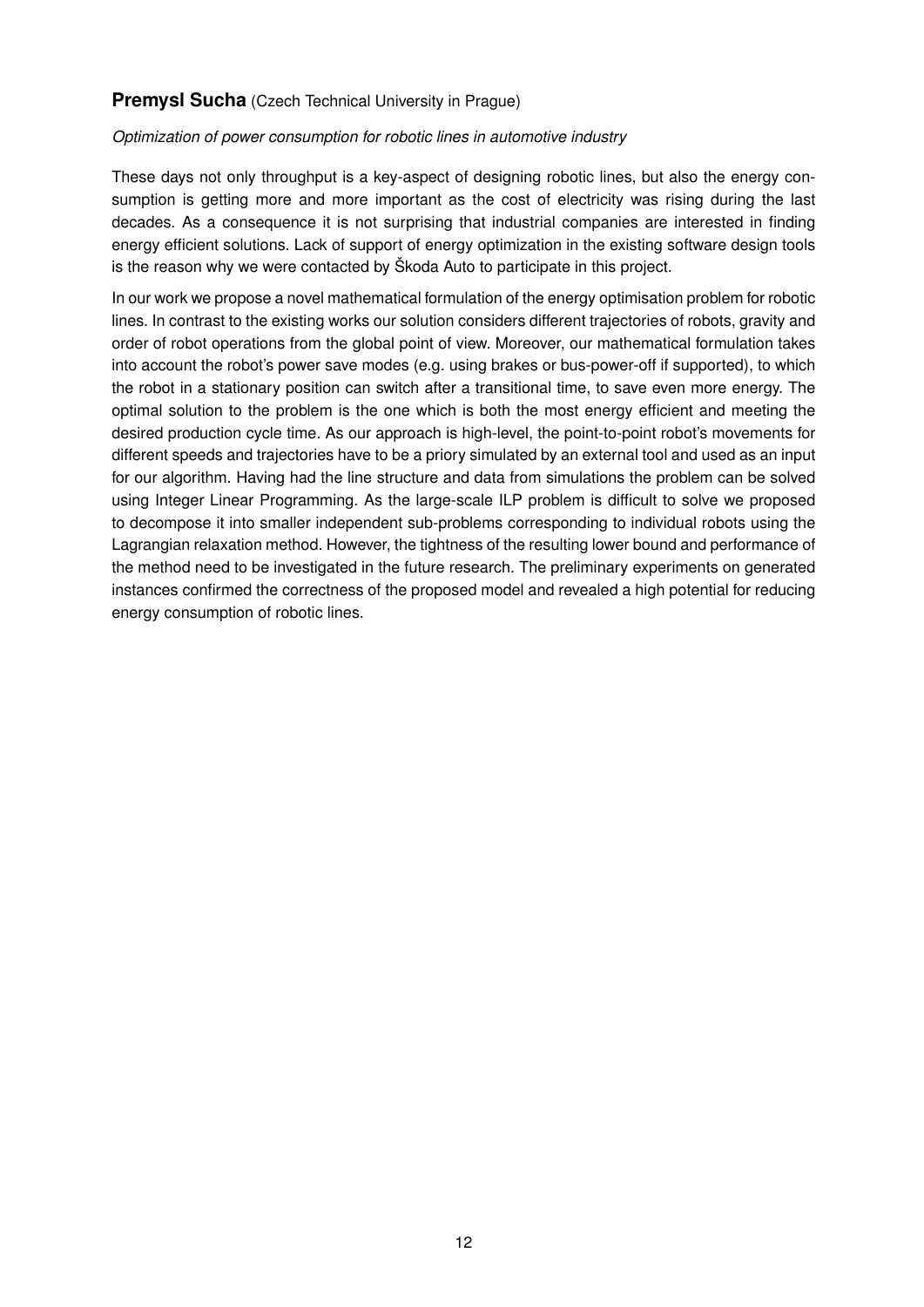# **FRIDAY, MAY 9**

## **René Pinnau** (TU Kaiserslautern)

#### *The production of filaments and non-woven materials — the design of the polymer distributor*

In this talk we discuss the different stages in the production of filaments and non-woven materials as well as the underlying mathematical challenges, which were investigated in the collaborative research project "ProFil". In particular, we are going to have a closer look at the very first stage in the process chain: the design of the polymer distributor. This yields a numerical shape design problem with state constraints. Finally, we are considering also the question of reachability of desired states.

## **Markus Grebenstein** (Deutsches Zentrum für Luft- und Raumfahrt e.V. (DLR), Wessling)

#### *Compliant robots in automation: The impact of humanoid robotics on automation*

Besides in fiction, Humanoid Robotics has been assumed to have hardly any impact on future automated production. Even robot suppliers struggled to find industrial applications for their recently introduced torque controlled robots. But current developments show that the producing companies themselves discovered these robots having a large potential to accomplish assembly tasks that have, up to now, been exclusively performed by humans. Furthermore, the anthropomorphic properties of these robots enable them to be collaborators rather than a replacement of human beings. By this, these robots are believed to provide the potential to develop a more human friendly and yet efficient production in future factories.

Based on the development of the DLR/KUKA LBR technology, this presentation gives an overview of the technology of torque controlled lightweight robots and its evolution toward human centered robotics as well as an outlook on future developments.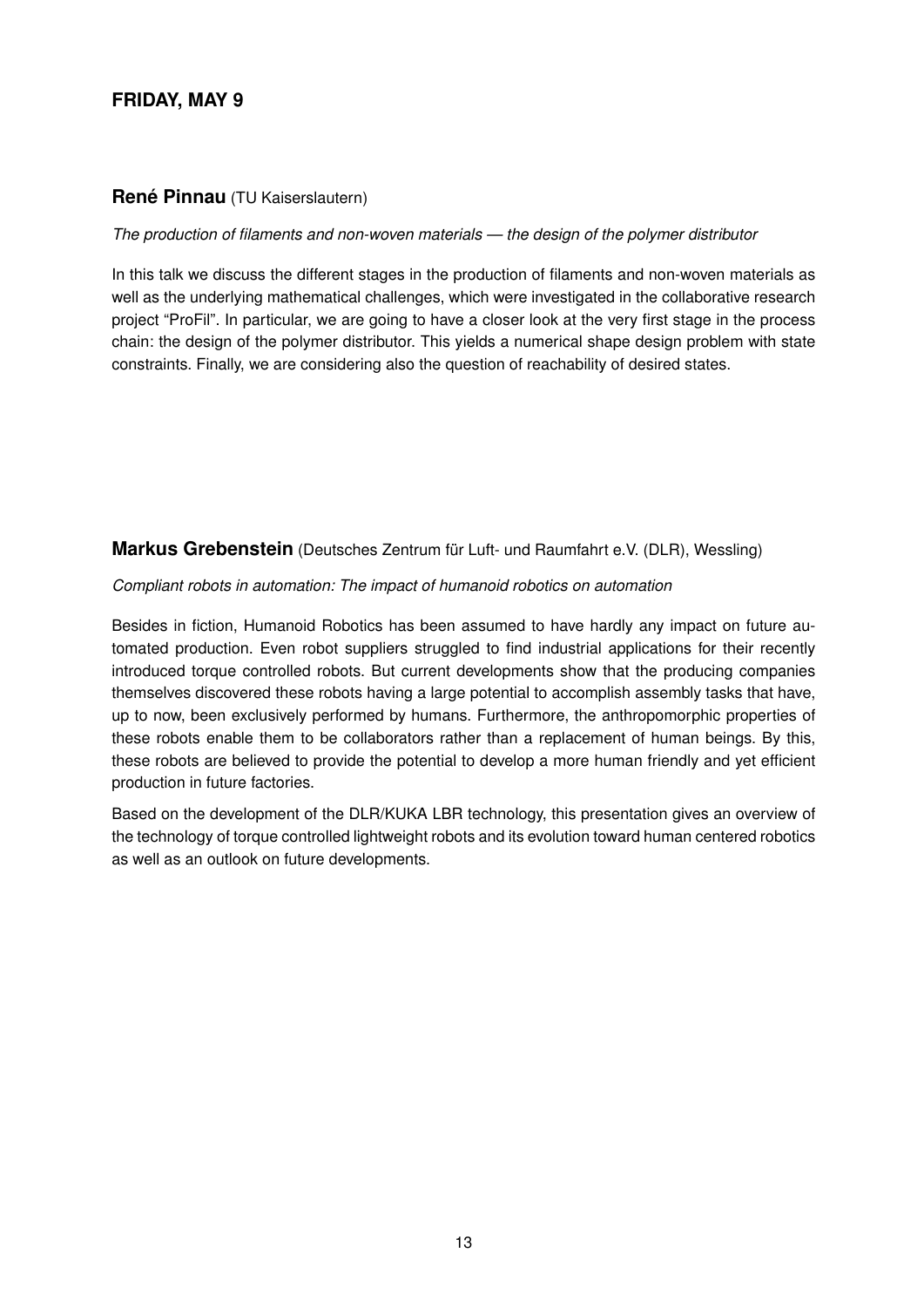## **Martin Krüger** (Fraunhofer Institute for Production Technology IPT, Paderborn)

#### *Model-based design of self-correcting forming processes*

Complex metal parts concealed in everyday devices, such as in plug contacts for electrical connection technology and pull-out rails for the furniture industry, are produced by forming processes. The challenges involved in the production of these metal parts lie in the time-intensive setup of the bending processes and compliance with the product requirements during production. The difficulties encountered in meeting the requirements for the quality and size accuracy of the final products in forming processes include the fluctuating properties of the semi-finished products and/or the machine behavior. Today, production processes are automated to a high degree. However, feedback control of core processes like punch-bending or continuous bending is not state of the art. Usually, machine operators have to set new process parameters manually on the basis of their experience if undesirable geometrical deviations appear. This contribution presents an approach for the design of self-correcting forming processes by means of suitable feedback control strategies. This approach is developed in the course of a project within the Leading-Edge Cluster "Intelligent Technical Systems OstWestfalenLippe". We try to transfer the well-etablished design methodology for mechatronic systems to the design of manufacturing processes. Hence, mathematical models of the process dynamics become a crucial part during design process. Our model assumes a workpiece to be built of a chain whose links are connected by spring-damping elements and torsional elements representing the material properties. Elastic as well as plastic deformations can be simulated. This model is accurate enough to design a closed-loop control which uses information of the current workpiece, e.g., opening dimension or applied force, for bending correction of next workpiece.